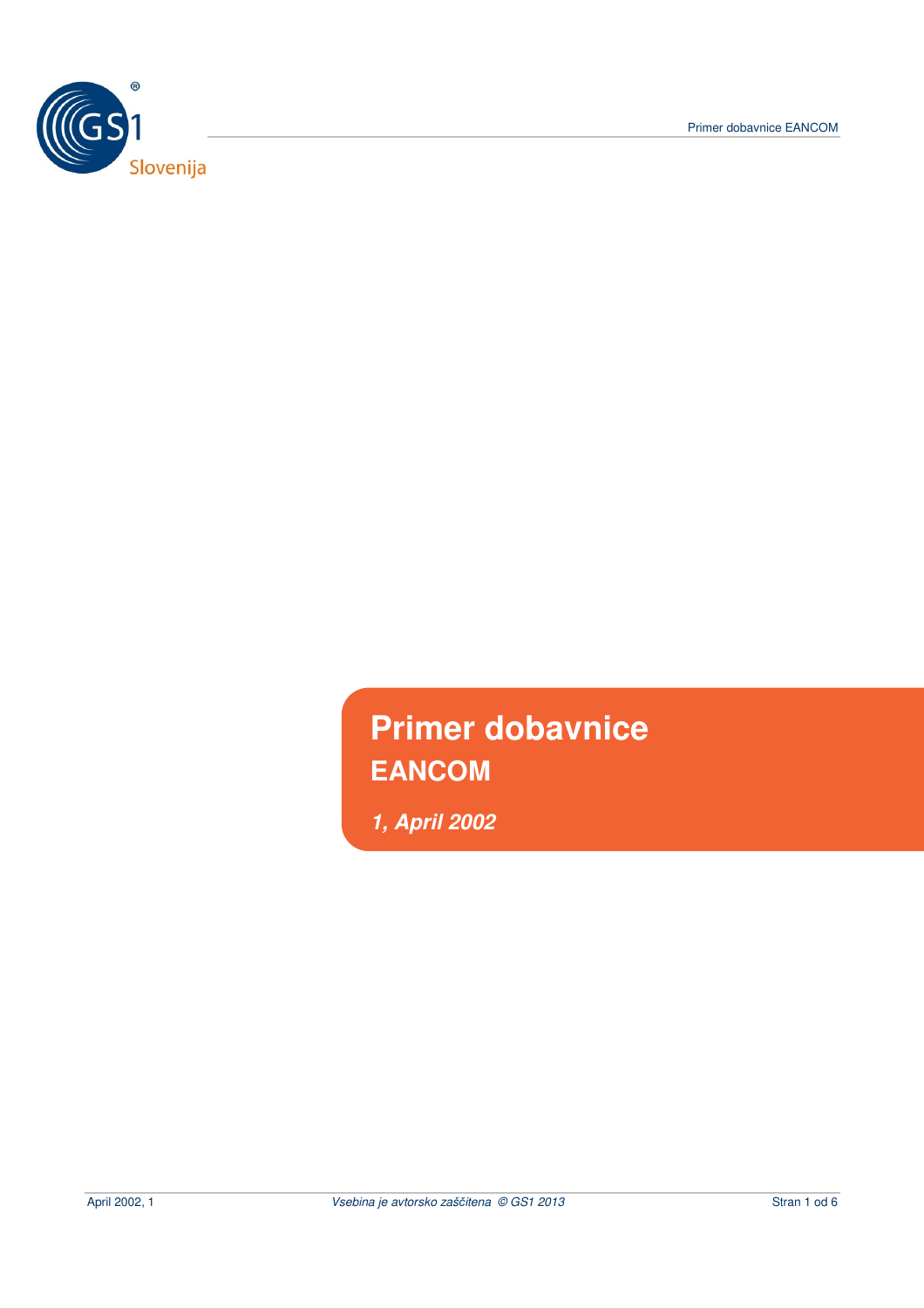

## **Povzetek dokumenta**

| <b>Podatke dokumenta</b> |                         |
|--------------------------|-------------------------|
| Naslov dokumenta         | Primer dobavnice EANCOM |
| Datum zadnje spremembe   | April 2002              |
| Verzija dokumenta        |                         |
| Status                   | Draft                   |
| Opis dokumenta           |                         |

### **Avtorji**

| <b>Ime</b>           | Organizacija |
|----------------------|--------------|
| EANCOM specifikacije | GS1          |
|                      |              |

## **Izjava o omejitvi odgovornosti**

Pri pripravi besedila smo se trudili zagotoviti pravilnost smernic za uporabo standardov GS1, kljub temu pa GS1 in druge stranke, ki so sodelovale pri pripravi dokumenta, izjavljajo, da niti izrecno niti posredno ne jamčijo za točnost ali primernost dokumenta za določen namen in ne prevzemajo neposredne ali posredne odgovornosti za škodo, ki bi nastala v zvezi z njegovo uporabo. Dokument je lahko, odvisno od tehnološkega razvoja, sprememb v standardih ali novih pravnih zahtev, predmet sprememb. V njem omenjeni izdelki in imena podjetij lahko predstavljajo blagovne znamke in/ali registrirane blagovne znamke podjetij.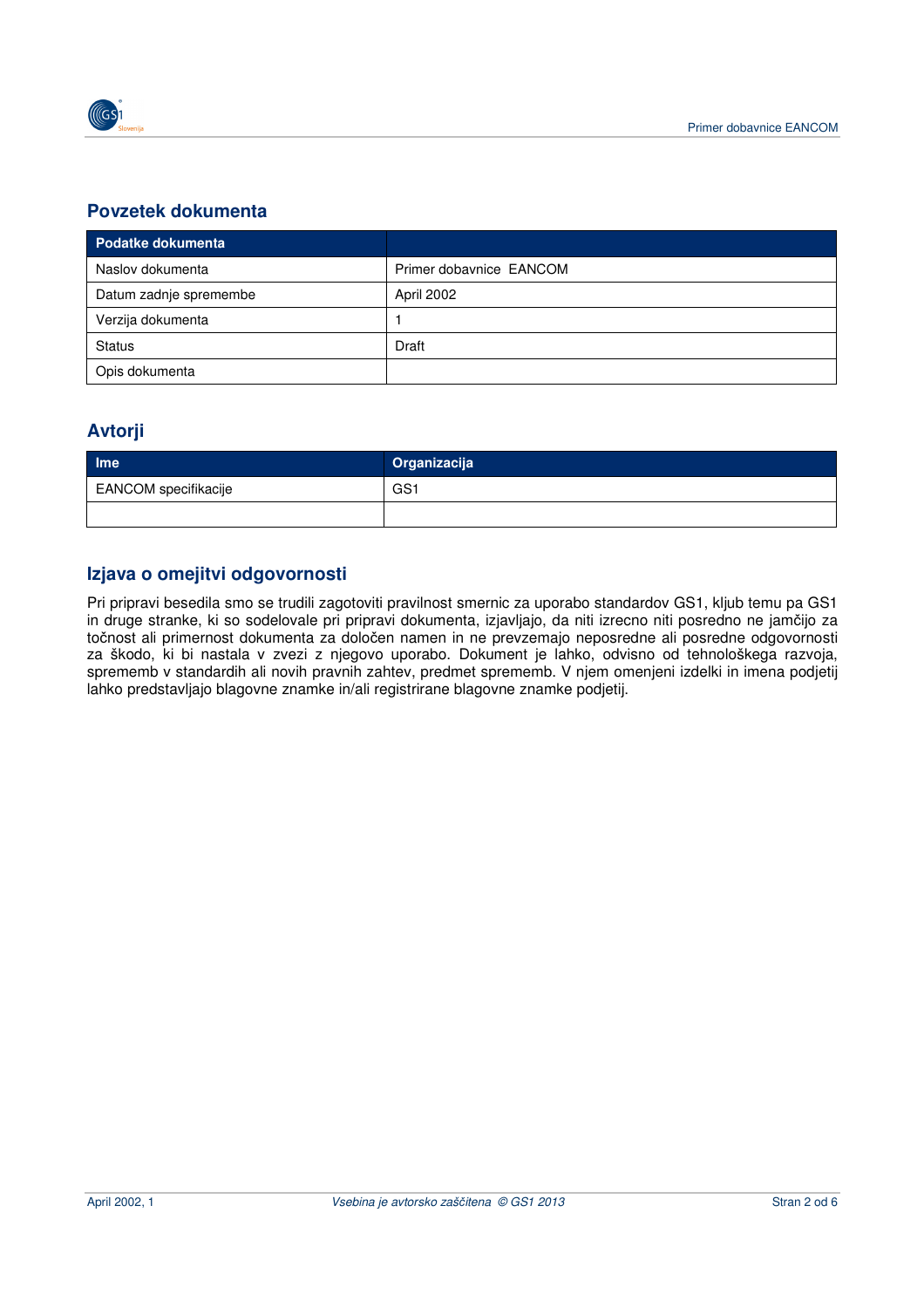

# **Kazalo**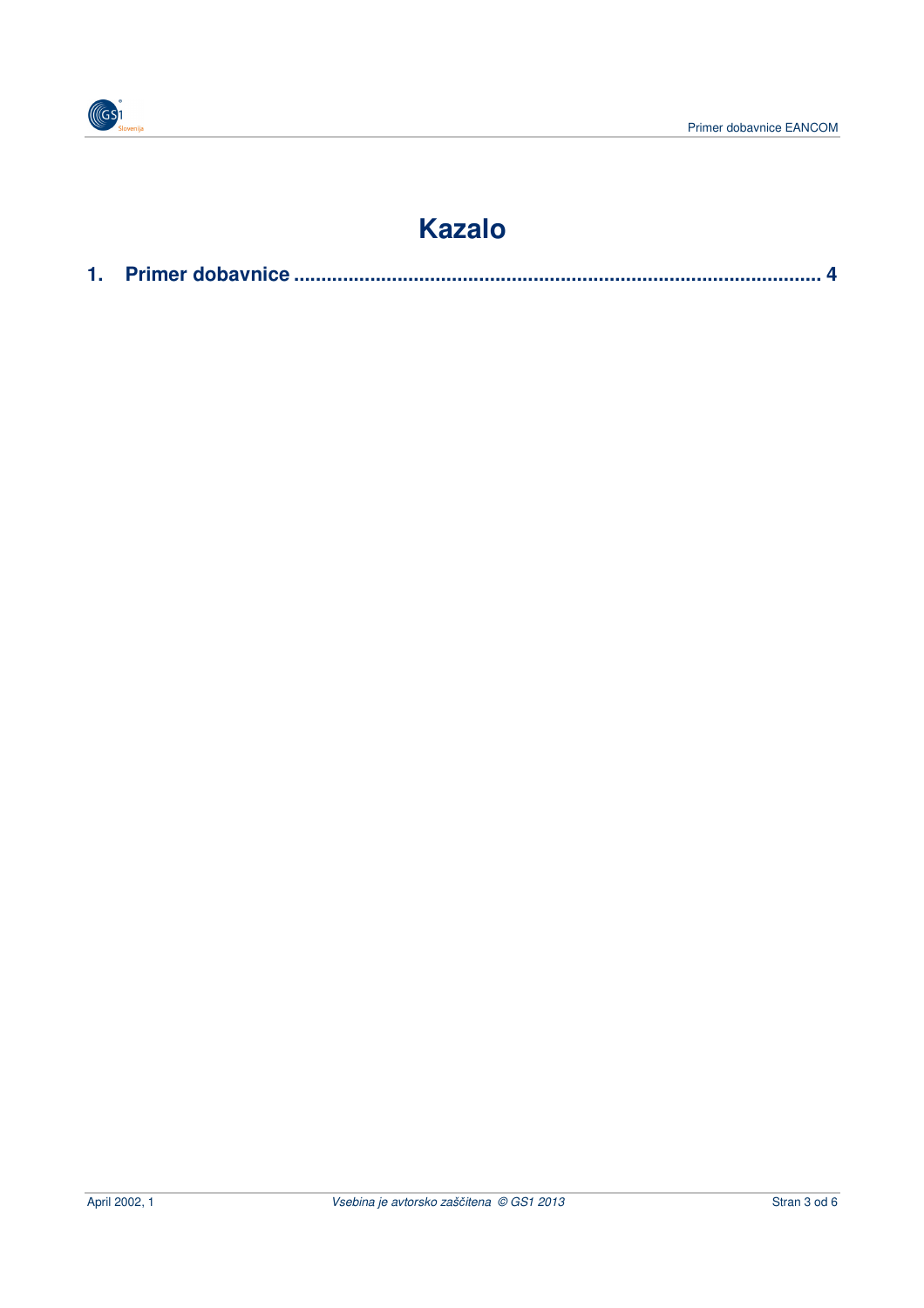

## **1. Primer dobavnice**

(Spodnji primer je vzet v originalu iz standarda GS1 EACNOM 2012.)

The following is an example of a Despatch Advice message providing a description of a consignment of goods to be despatched by the supplier of the goods, identified by GLN 5411234512309. The buyer of the goods is identified by GLN 5412345000013 and the warehouse where the goods are to be delivered is identified by GLN 5412345123453.

The Despatch Advice, reference number DES587441 is sent on the 1st April 2002. The goods to be despatched are a complete shipment of the goods purchased on the 25th March 2002 according to the buyer's purchase order number 12332. They are to be despatched on the 3rd April and are scheduled to arrive on the same day.

The despatch advice refers to a consignment of goods to be despatched, containing 2 pallets, each pallet uniquely identified by an EAN.UCC serial shipping container code.

The first pallet is identified by the EAN.UCC serial shipping container code 354107380000001051 and contains 20 cartons of the product identified by GTIN 5410738000152. The pallet is a standard 800mm x 1200mm pallet with a gross weight of 263.2 kilograms.

The second pallet is identified by the EAN.UCC serial shipping container code 354107380000001068 and contains 5 cartons of the product identified by GTIN 5410738000169, 3 cartons of 5410738000176 and 12 cartons of 5410738000183. The pallet is a standard 800mm x 1200mm pallet with a gross weight of 305.1 kilograms.

The despatch advice describes the consignment as being composed of two pallets, providing for each pallet a description of the type of pallet in terms of dimensions and weight as well as the pallet's unique identity number (serial shipping container code). The content of each pallet is then described in terms of the standard despatch units it contains.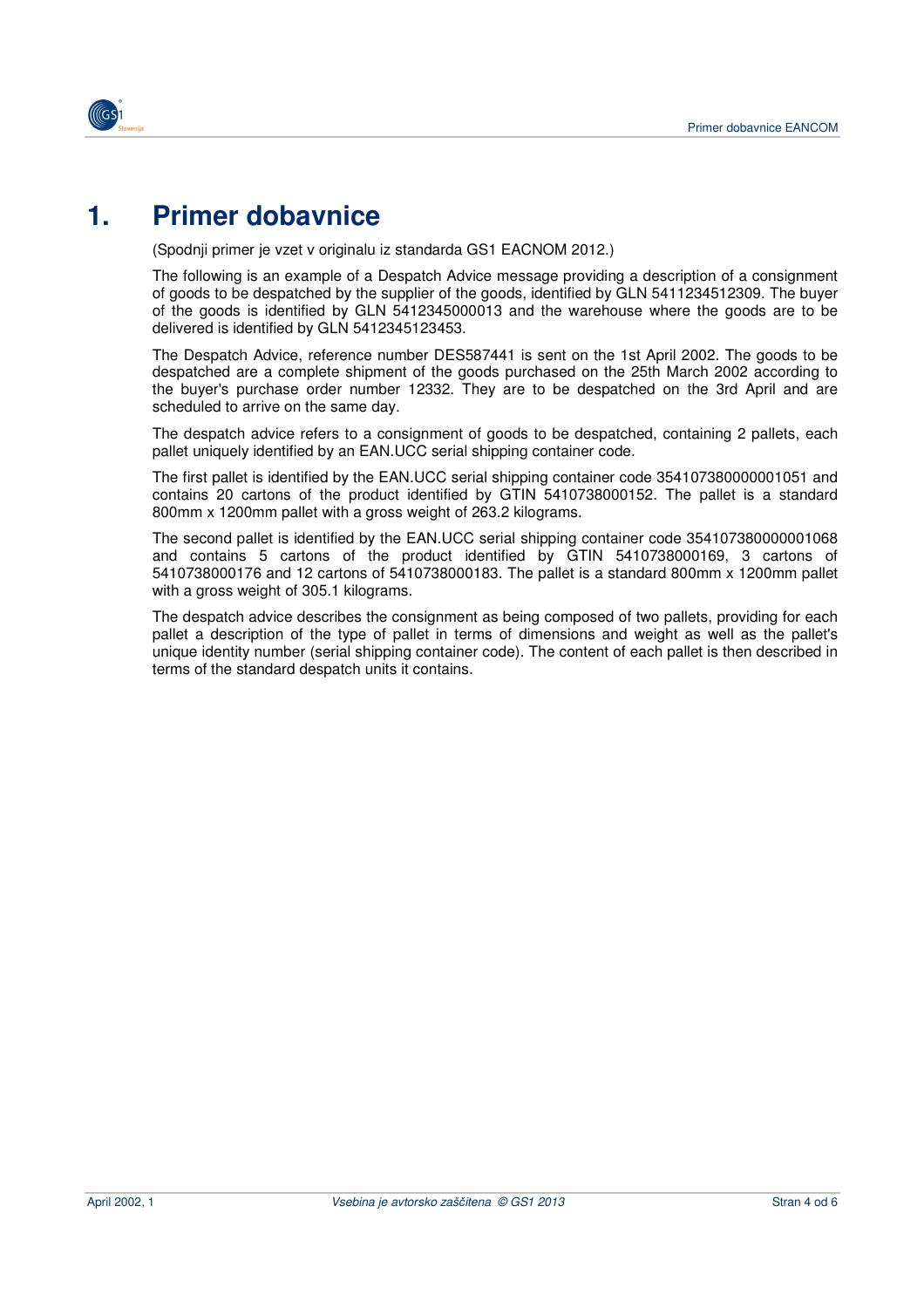

UNH+ME000001+DESADV:D:01B:UN:EA N007'

DTM+137:20020401:102' Message date 1st April 2002 DTM+11:20020403:102' Despatch date 3rd April 2002 RFF+VA:7002474' Buyer's VAT number 7002474

(CGS)

PAC+2++201::9' Two ISO 1 pallets PAC+1++201::9' One ISO 1 pallet

MEA+PD+WD+MMT:800' Pallet width 800 millimetres PCI+33E' Pallet marked with SSCC

Message header

BGM+351+DES587441+9' Despatch advice number DES587441 DTM+358:20020403:102' Due date to arrive on or after the 3rd of April RFF+ON:12332' Consignment is related to order number 12332 DTM+171:20020325:102' Date of order 25th of March 2002 NAD+SU+5411234512309::9' Supplier identified by GLN 5411234512309 RFF+VA:6558774' Supplier's VAT number 6558774 NAD+BY+5412345000013::9' Buyer identified by GLN 5412345000013 NAD+DP+5412345123453::9' Delivery party identified by GLN 5412345123453 RFF+VA:800800' Delivery party VAT number 800800 NAD+SH+5412345000105::9' Shipper identified by GLN 5412345000105 CPS+1' First level description of consignment packing CPS+2+1' Second level description of the first pallet MEA+PD+AAB+KGM:263.2' Pallet weight 263.2 Kilos including goods packages MEA+PD+LN+MMT:1200' Pallet length 1200 millimetres